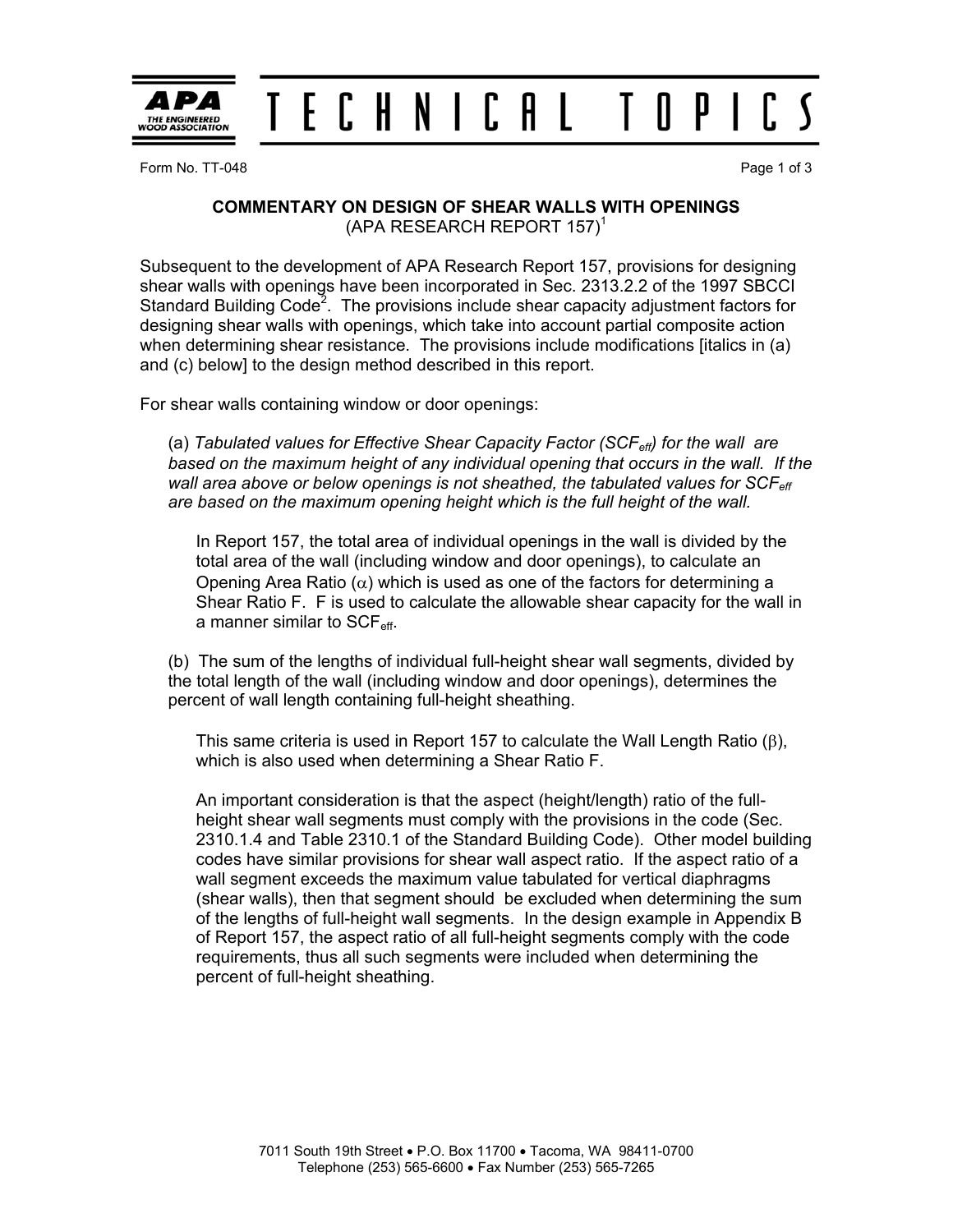(c) The Effective Shear Capacity Factor ( $SCF_{\text{eff}}$ ) for the wall is based on the percent of wall length containing full-height sheathing, and the maximum height of wall openings as determined per (a) and (b) above. These factors and corresponding SCF<sub>eff</sub> factors are listed in Table 2313.2.2 of the Standard Building Code. The allowable shear capacity for the wall is determined by multiplying *[(SCFeff) x (coderecognized allowable unit shear for full-height shear wall segments)] x [sum of lengths of qualifying individual shear wall segments].* 

In Report 157, the Opening Area Ratio ( $α$ ) and the Wall Length Ratio ( $β$ ) are used to calculate a Shear Ratio F. The allowable shear capacity for the wall is determined by multiplying (F) x (code-recognized allowable unit shear for the fullheight shear wall segments) x (total length of the wall, including segments with window and door openings).

Because of the modifications to the design factors (in italics), the procedure in the Standard Building Code provides a more conservative design shear load for walls with openings. This can be demonstrated by comparing the design shear as determined by the Standard Building Code procedure with the design example shown in Appendix B of APA Research Report 157.

In accordance with (a) above, the maximum height of individual openings (e.g., doors) for the wall in the design example is  $(8 - 1)/8 = 0.875$ . The door height is greater than the maximum opening height of 5H/6 = 0.833H in Table 2313.2.2 of the Standard Building Code. The SCF<sub>eff</sub> factor can be interpolated between 5H/6 and H.

In accordance with (b) above, the total length of qualifying full-height, fully sheathed wall segments for the wall in the design example is  $(4)(4) = 16$  ft. The percent of wall that has full-height sheathing is 16/40 = 0.40 (40%). Only full-height, fully-sheathed wall segments that meet building code requirements for shear wall aspect (height/length) ratios should be considered when determining the percentage of wall length with fullheight sheathing.

For the wall in the design example, with a maximum opening height of 7 ft and 40% of the wall with full-height sheathing, the Effective Shear Capacity Factor (SCF $_{\rm eff}$ ) can be interpolated from Table 2313.2.2 of the Standard Building Code as follows:  $SCF_{\text{eff}}$  =  $[0.53] - [(7 - 6.667)/(8 - 6.667)][0.53 - 0.45] = 0.51$ . Therefore, the allowable shear capacity  $V = [(0.51)(200 + 100)][16] = 2,448$  lb, which is 89% of the shear capacity in the design example. Fastener size and spacing for the wall sheathing would be based on the **unadjusted** allowable design unit shear capacity (e.g., as required to develop 200 lb per ft for wood structural panels and 100 lb per ft for gypsum wallboard).

The design process also can be reversed, if the required shear capacity of the wall is known based on load calculations. In this case, using the appropriate tabulated value for  $SCF<sub>eff</sub>$  based on the percent of full-height wall sheathing and the maximum height of the wall openings, and the total length of qualifying shear wall segments, it is possible to solve for the **unadjusted** allowable design unit shear capacity  $v = V / [SCF_{\text{eff}}][L]$ .